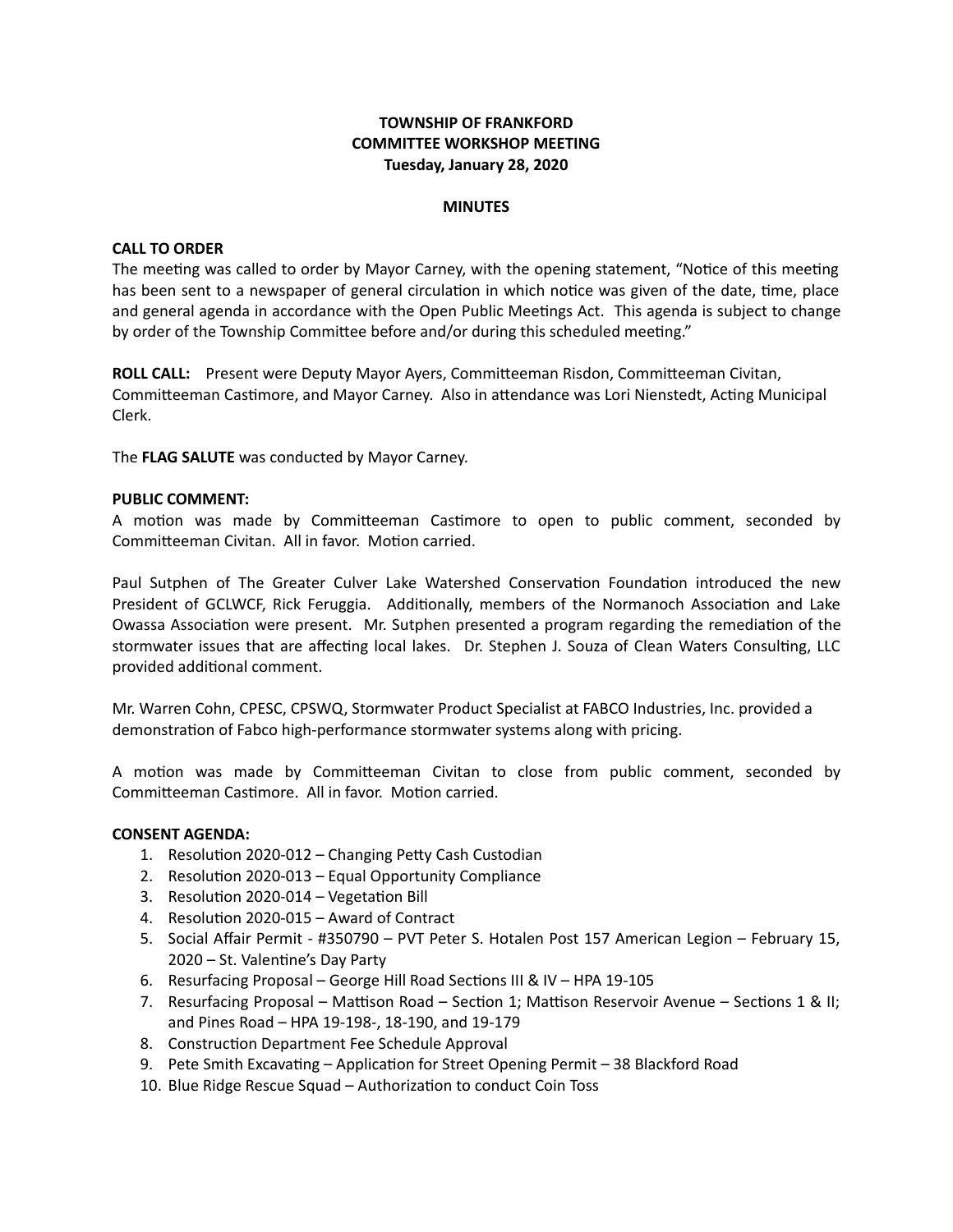A motion was made by Committeeman Civitan to approve the Consent Agenda, seconded by Committeeman Castimore. Roll Call Vote – Aye: Deputy Mayor Ayers, Committeeman Risdon, Committeeman Civitan, Committeeman Castimore and Mayor Carney. With all ayes and no nays, motion carried.

#### **POST-STORM ROUNDTABLE MEETING**

Deputy Mayor Ayers updated the Committee regarding outputs from the post-storm roundtable meeting. Deputy Mayor Ayers reported that at the key issue identified is the inconsistencies in JCP&L's interactive maps, thus misreading outage times.

Committeeman Risdon reported that Lafayette Township reached out to him regarding the paving of Gorney Road in the summer of this year. They will use millings, widen the road, remove trees, including the Frankford portion of the road, with the agreement that Frankford Township contribute funds towards blacktop. Mr. Yetter commented that it would be prudent to have the proper people in place in order to avoid any potential issues. Mayor Carney and Committeeman Civitan expressed concern over the lack of involvement of an engineer on this project, with the Mayor suggesting Township Engineer, Harold Pellow, be approached for a quote on what he would charge to engineer it. Committeeman Risdon agreed and will reach out to Mr. Pellow.

#### **RECOGNITION DRIVE**

The Mayor requested that Ms. Nienstedt send a letter to Katie Brady requesting Aldo and Nancy Sayer, Connor Phillips, and Richard Lorenzo be added to Recognition Drive.

#### **PAGERS AND RADIOS**

Mike Fox informed Mayor Carney that pagers will need to be switched over by 2021. They are \$360 apiece, for a total of \$18,000.00.

#### **EXECUTIVE SESSION**

A motion was made by Committeeman Risdon to move into Executive Session at 8:10 p.m., seconded by Committeeman Civitan. All in favor. Motion carried.

A motion was made by Deputy Mayor Ayers to close from Executive Session at 9:22 p.m., seconded by Committeeman Risdon.

Mayor Carney summarized that no decisions needed to be made following Executive Session. The subject matter of the meeting was Personnel.

#### **ADJOURN**

A motion as made by Committeeman Castimore to adjourn, seconded by Deputy Mayor Ayers. All in favor. Motion carried.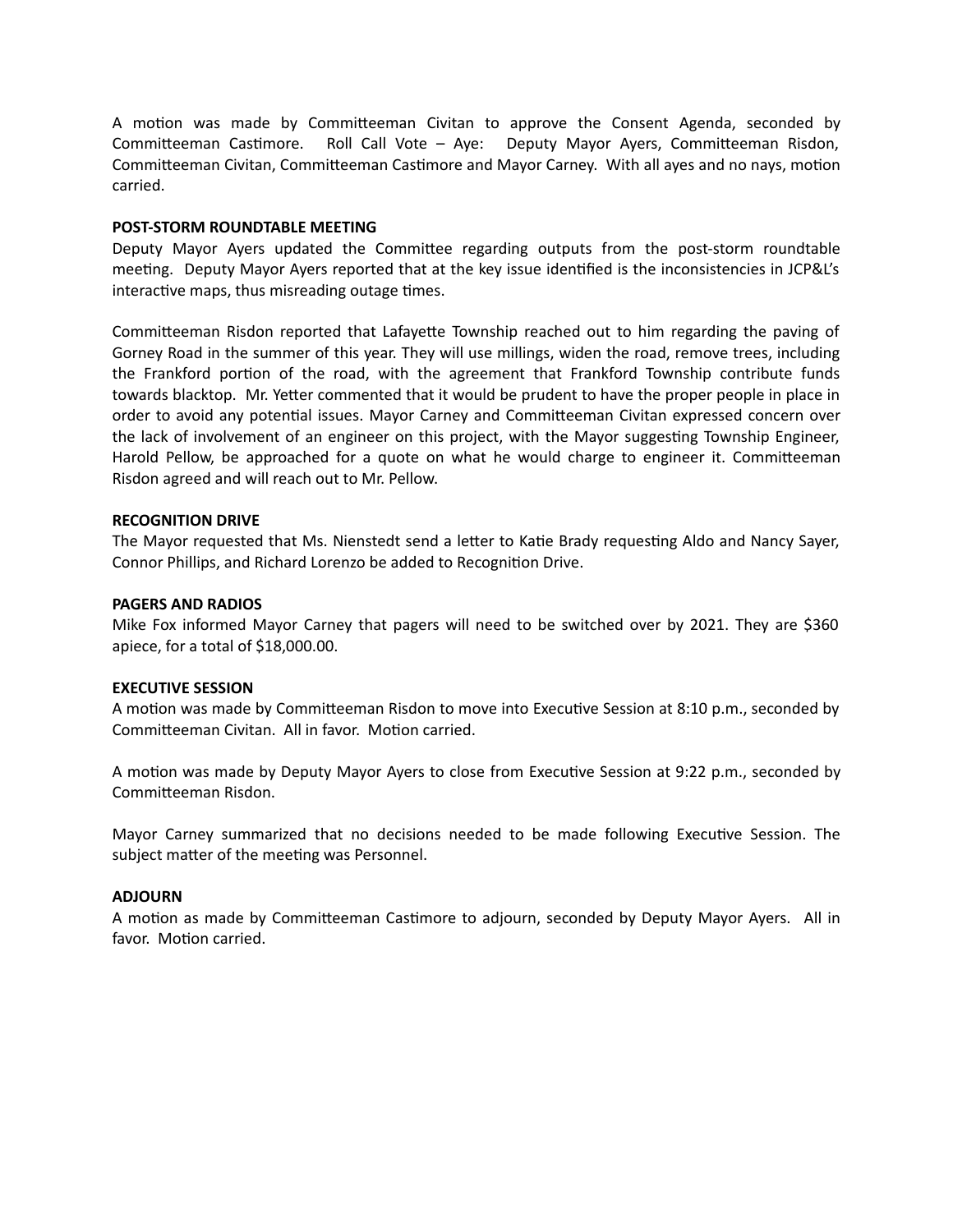## **TOWNSHIP OF FRANKFORD COUNTY OF SUSSEX, STATE OF NEW JERSEY RESOLUTION 2020-12 RESOLUTION CHANGING CUSTODIAN OF PETTY CASH**

**WHEREAS**, Louanne Cular was the custodian of the Township of Frankford Petty Cash Fund, and

**WHEREAS**, in accordance with N.J.S.A. 40:5-21, the Township of Frankford is changing custodians to Lori Nienstedt, and;

**WHEREAS**, Lori Nienstedt is bonded in the amount of \$1,000,000.00 by virtue of a surety bond, **NOW, THEREFORE BE IT RESOLVED** that the Frankford Township Committee of the Township of Frankford, County of Sussex, hereby authorizes such action and that two copies of this resolution be filed with the Division of Local Government Services, New Jersey Department of Community Affairs for approval.

# **CERTIFICATION**

 I, Lori Nienstedt, Acting Municipal Clerk, Administrator of the Township of Frankford, County of Sussex, State of New Jersey, do hereby certify the foregoing to be a true and exact copy of a resolution duly authorized by the Township Committee on this 28th day of January, 2020.

> Lori Nienstedt Acting Municipal Clerk, Administrator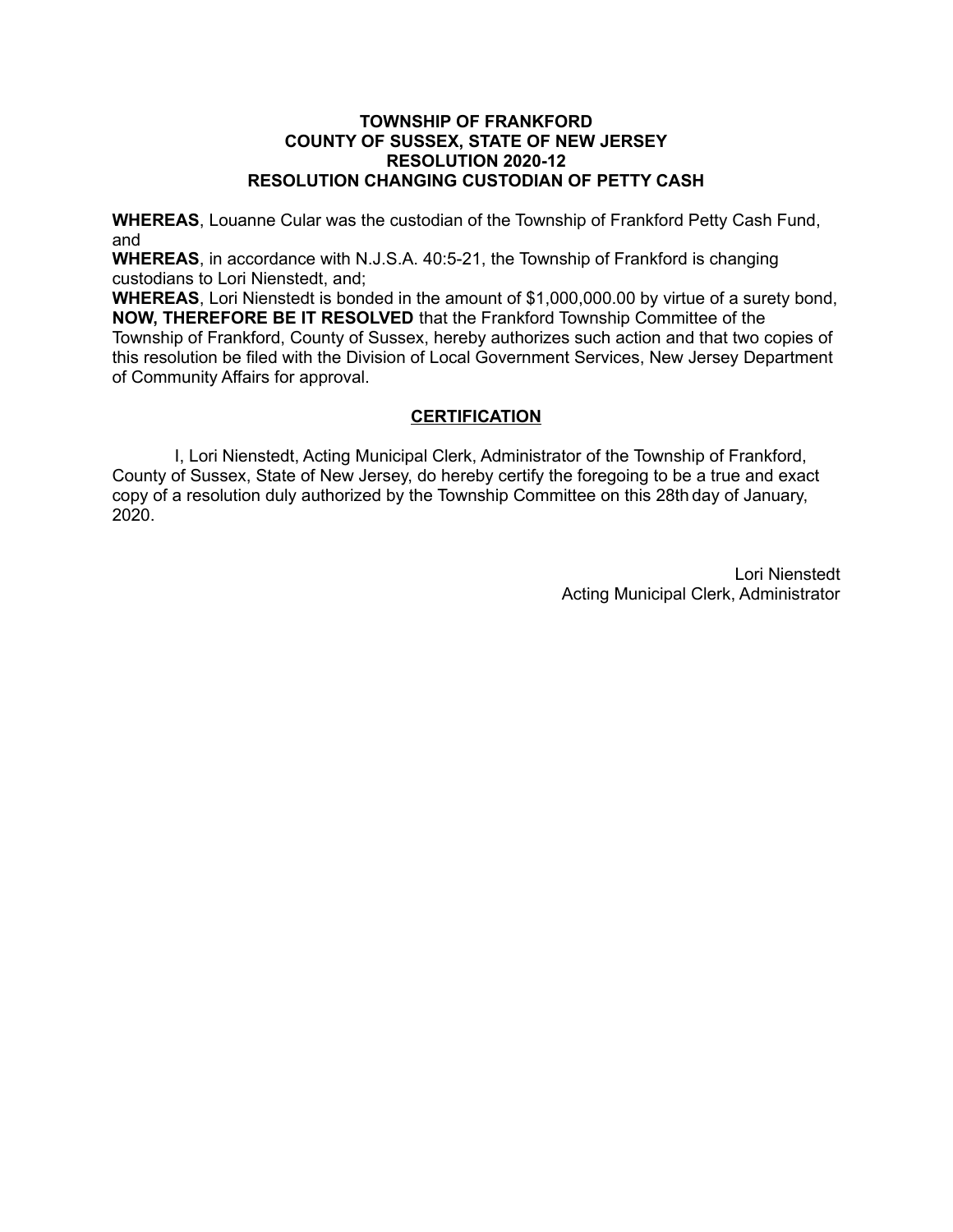### **TOWNSHIP OF FRANKFORD COUNTY OF SUSSEX, STATE OF NEW JERSEY**

## **CERTIFICATION OF COMPLIANCE WITH THE UNITED STATES EQUAL EMPLOYMENT OPPORTUNITY COMMISSION'S "Enforcement Guidance on the Consideration of Arrest and Conviction Records in Employment Decisions Under Title VII of the Civil Rights Act of 1964"**

## **RESOLUTION 2020-13**

**WHEREAS**, N.J.S.A. 40A:4-5 as amended by P.L. 2017, c.183 requires the governing body of each municipality and county to certify that their local unit's hiring practices comply with the United States Equal Employment Opportunity Commission's "Enforcement Guidance on the Consideration of Arrest and Conviction Records in Employment Decisions Under Title VII of the Civil Rights Act of 1964," *as amended*, 42 U.S.C. § 2000e *et seq*., (April 25, 2012) before submitting its approved annual budget to the Division of Local Government Services in the New Jersey Department of Community Affairs; and

**WHEREAS**, the members of the governing body have familiarized themselves with the contents of the above-referenced enforcement quidance and with their local unit's hiring practices as they pertain to the consideration of an individual's criminal history, as evidenced by the group affidavit form of the governing body attached hereto.

**NOW, THEREFORE BE IT RESOLVED**, That the Township Committee of Township of Frankford, hereby states that it has complied with N.J.S.A. 40A:4-5, as amended by P.L. 2017, c.183, by certifying that the local unit's hiring practices comply with the above-referenced enforcement guidance and hereby directs the Clerk to cause to be maintained and available for inspection a certified copy of this resolution and the required affidavit to show evidence of said compliance.

#### **CERTIFICATION**

 I, Lori Nienstedt, Acting Municipal Clerk/Administrator of the Township of Frankford, County of Sussex, State of New Jersey, do hereby certify the foregoing to be a true and exact copy of a resolution duly authorized by the Township Committee on this 28th day of January, 2020.

> Lori Nienstedt, Acting Municipal Clerk, Administrator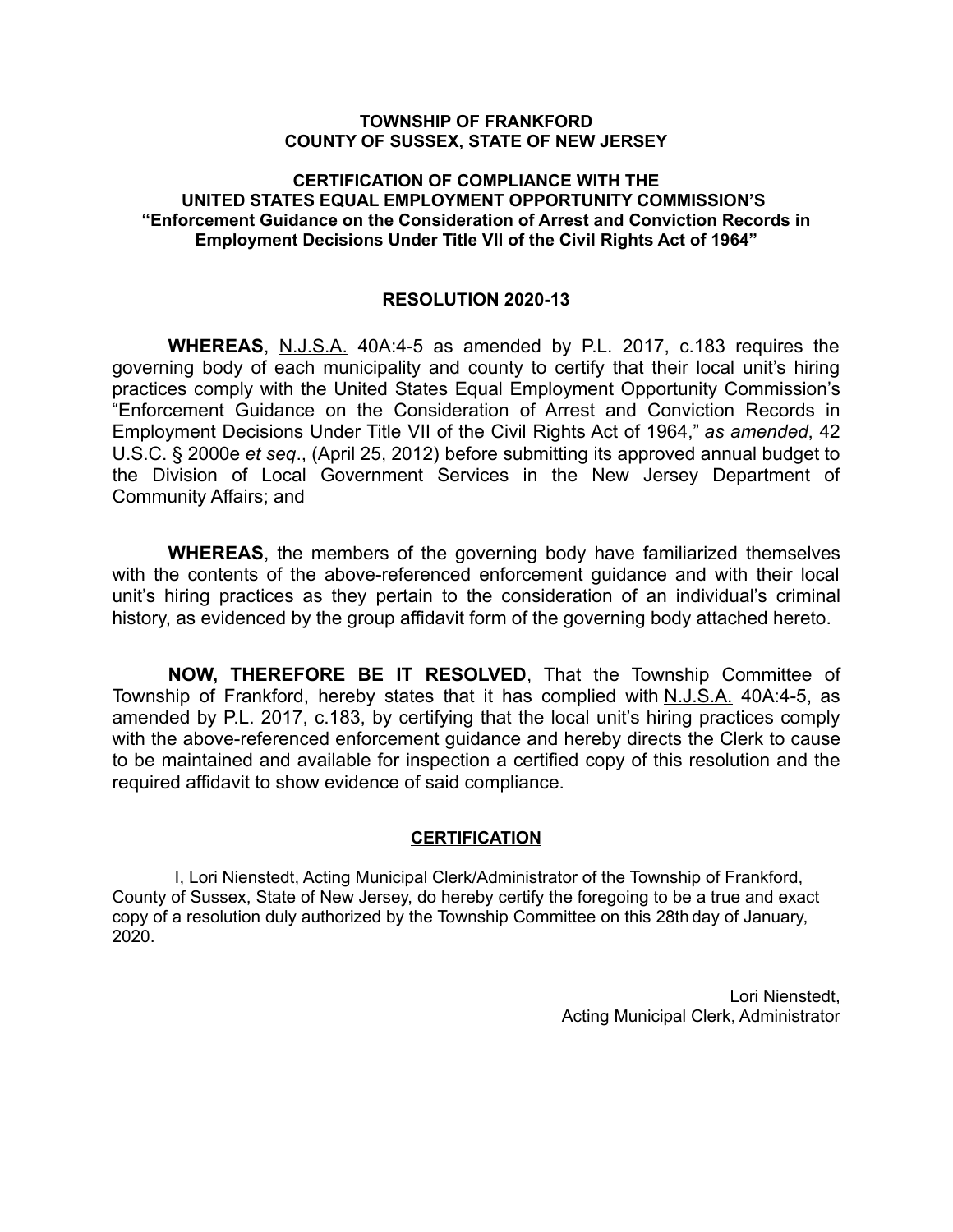## **TOWNSHIP OF FRANKFORD COUNTY OF SUSSEX, STATE OF NEW JERSEY**

## **RESOLUTION 2020-14**

### **IN SUPPORT OF NEW JERSEY LEGISLATION WHICH CONCERNS VEGETATION MANAGEMENT (S434/A260 – "VEGETATION MANAGEMENT RESPONSE ACT"), URGING LEGISLATORS TO PASS THE BILLS FOR VEGETATION MANAGEMENT RELATED TO ELECTRIC UTILITY INFRASTRUCTURE**

**WHEREAS,** it is the desire of the Township Committee of the Township of Frankford, Sussex County, New Jersey, to promote matters which benefit the health, welfare, comfort and safety of the citizens of Frankford Township; and

**WHEREAS,** the Frankford Township Committee finds that Superstorm Sandy, Hurricane Irene and recent snow storms and nor'easters have inflicted unprecedented damage on the citizens of the Township; and

**WHEREAS,** these storms left extensive downed or damaged utility poles leaving Frankford Township residents and businesses without power and, as a result, the Board of Public Utilities ordered the State's electric public utilities to undertake additional efforts to better prepare for any major weather event in the future; and

**WHEREAS,** the Township Committee feels it is necessary for electric public utilities to maintain, remove and replace dangerous vegetation to prevent future power disruptions and preserve the uninterrupted transmission and distribution of power to the residents and businesses in Frankford Township.

**NOW, THEREFORE, BE IT RESOLVED** that the Township Committee of the Township of Frankford, Sussex County, New Jersey, supports the passage of New Jersey Senate Bill S434/Assembly Bill A260 which concerns "Vegetation Management Response Act" and urges the legislative leadership to ensure this bill becomes law in the New Year 2020.

**BE IT FURTHER RESOLVED** that certified copies of this Resolution be forwarded to Governor Phil Murphy, Senate President Stephen Sweeney, Assembly Speaker Craig Coughlin, Minority Leader Jon Bramnick, Republican Leader Thomas Kean, Jr., Senator Steven Oroho, Assemblyman Parker Space, Assemblyman Harold "Hal" Wirths, New Jersey League of Municipalities Executive Director Mike Darcy, New Jersey League of Municipalities Deputy Executive Director Mike Cerra, New Jersey League of Municipalities Legislative Analyst Lori Buckelew, New Jersey League of Municipalities President James Perry, Sr., Sussex County Freeholders, Sussex County League of Municipalities, and Sussex County Emergency Management Coordinator.

## **CERTIFICATION**

I, Lori Nienstedt, Acting Municipal Clerk and Administrator for the Township of Frankford, County of Sussex, State of New Jersey, do hereby certify the foregoing to be a true and exact copy of a resolution duly authorized by the Borough Council on this 28th of January, 2020.